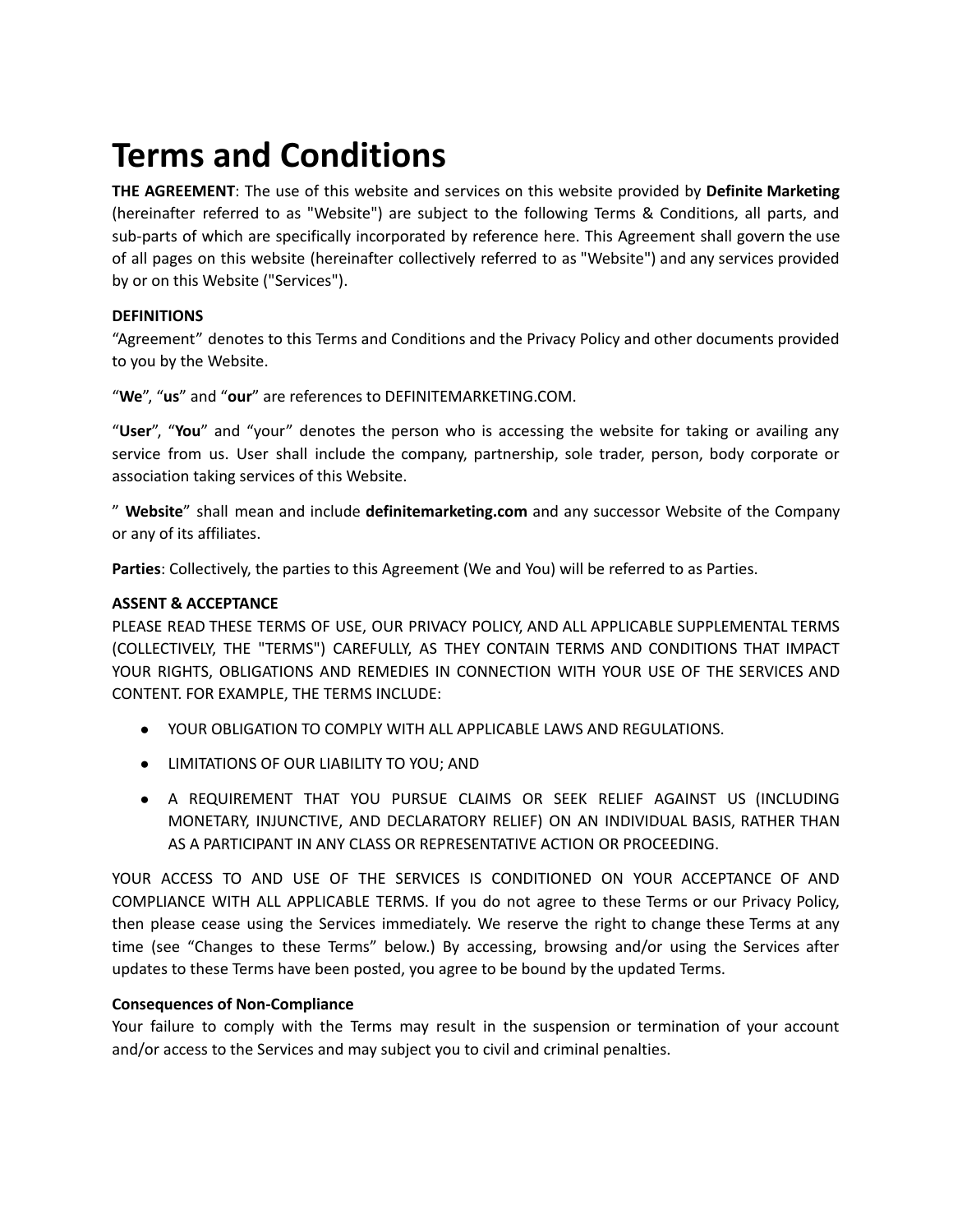## **AGE RESTRICTION**

You must be at least 13 (Thirteen) years of age to use this Website, or any Services contained herein. By using this Website, you represent and warrant that you are at least 13 years of age and may legally agree to this Agreement. We assume no responsibility or liability for any misrepresentation of your age.

## **ACCURACY OF INFORMATION**

Occasionally there may be information on the Website that contains typographical errors, inaccuracies or omissions that may relate to user descriptions, pricing, availability, promotions and offers. We reserve the right, in our sole discretion, to make changes or modifications to these Terms and conditions at any time and for any reason. Some of our services may not be available at certain points in time. We undertake no obligation to update, amend or clarify information on the Website including, without limitation. No specified update or refresh date applied on the Website should be taken to indicate that all information on the Website or Services has been modified or updated. Please ensure that you check the applicable Terms every time you use our Site so that you understand which Terms apply. You will be subject to and will be deemed to have been made aware of and to have accepted, the changes in any revised Terms and conditions by your continued use of the Site after the date such revised Terms and conditions are posted.

## **ACCEPTABLE USE**

You agree not to use the Website or Services for any unlawful purpose, or any purpose prohibited under this clause. You agree not to use the Website or Services in any way that could damage the Website, Services, or general business of definitemarketing.com.

- You further agree not to use the Website or Services:
- To harass, abuse, or threaten others or otherwise violate any person's legal rights.
- To violate any of our intellectual property rights or any third party.
- To upload or otherwise disseminate any computer viruses or other software that may damage the property of another.
- To perpetrate any fraud.
- To engage in or create any unlawful gambling, sweepstakes, or pyramid scheme.
- To publish or distribute any obscene or defamatory material.
- To publish or distribute any material that incites violence, hate, or discrimination towards any group.
- To unlawfully gather information about others.

## **INTELLECTUAL PROPERTY**

You agree that the Website, it's content, and all Services provided by us are the property of Definite Marketing, including all copyrights, trademarks, trade secrets, patents, and other intellectual property ("Our IP"). You agree that we own all rights, title, and interest in and to the Our IP and that you will not use Our IP for any unlawful or infringing purpose. You agree not to reproduce or distribute Our IP in any way, including electronically or via registration of any new trademarks, trade names, service marks, or Uniform Resource Locators (URLs), without express written permission from us.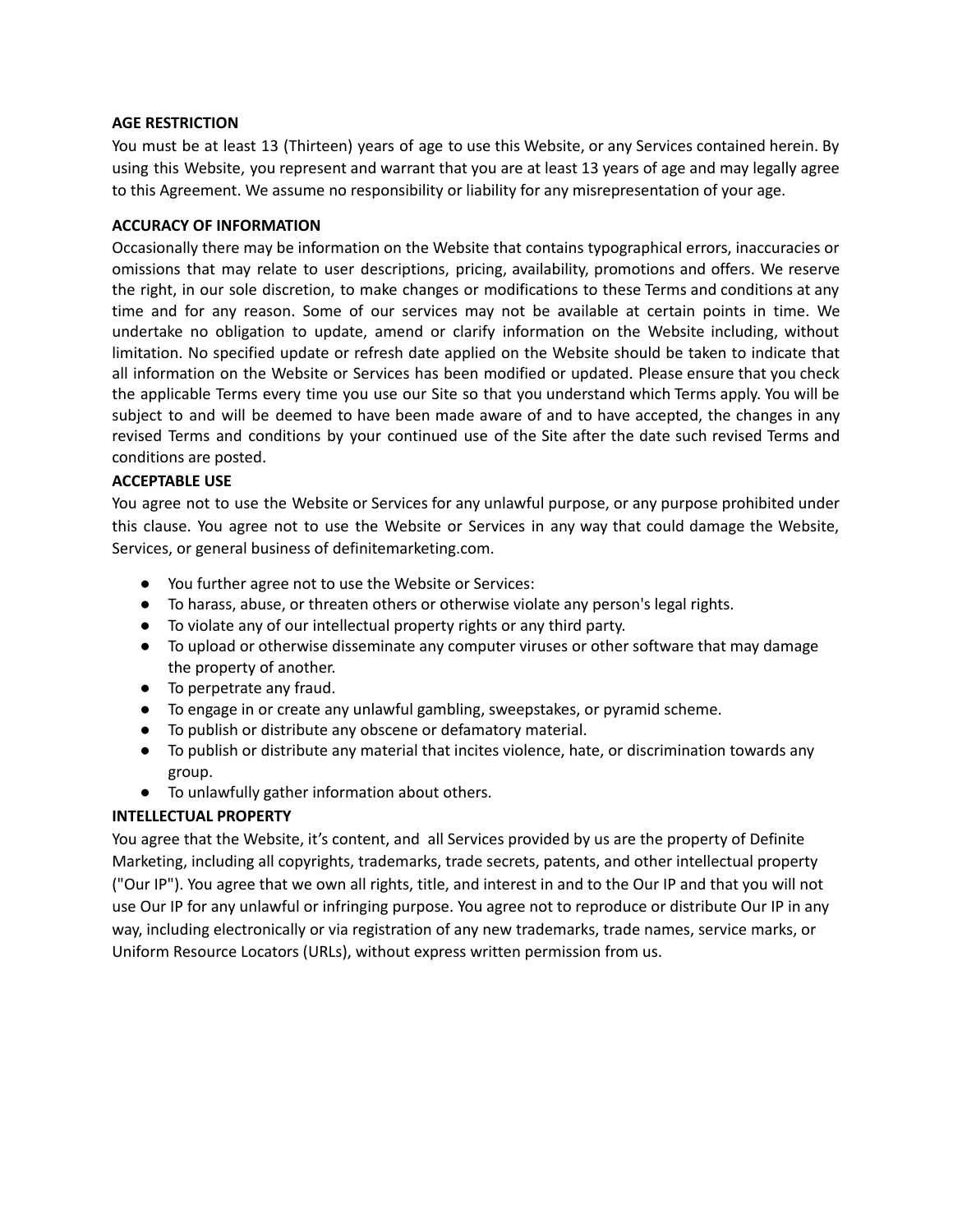#### **INDEMNIFICATION**

To the maximum extent permitted by law, you agree to indemnify, defend and hold harmless Definite Marketing and its affiliates and/or related entities, whether direct or indirect, current, former or future, and its and their respective current, former or future officers, directors, employees, agents, successors and assigns and related third parties (each an "Indemnified Party"), for any claims, causes of action, debts, damages, losses, costs, liabilities and expenses (including reasonable attorneys' fees) relating to or arising out of any third-party claim that (a) your use of or inability to use the Services, (b) any user postings made by you, (c) your violation of any terms of this Agreement or your violation of any rights of a third-party, or (d) your violation of any applicable laws, rules or regulations, except to the extent caused by any unlawful or negligent act or omission by Definite Marketing. Definite Marketing reserves the right, at its own cost, to assume the exclusive defense and control of any matter otherwise subject to indemnification by you, in which event you will fully cooperate with Definite Marketing in asserting any available defenses. An Indemnified Party may participate in the defense by counsel of its own choosing, at its own cost and expense. You shall not settle any claim that adversely affects an Indemnified Party or imposes any obligation or liability on an Indemnified Party without the Indemnified Party's prior written consent.

#### **EXCLUSION OF LIABILITY**

You understand and agree that we (A) do not guarantee the accuracy, completeness, validity, or timeliness of information listed by us or any third parties; and (B) shall not be responsible for any materials posted by us or any third party. You shall use your judgment, caution, and common sense in evaluating any prospective methods or offers and any information provided by us or any third party.

Further, we shall not be liable for direct, indirect consequential, or any other form of loss or damage that may be suffered by a user using the definitemarketing.com Website including loss of data or information or any kind of financial or physical loss or damage.

In no event shall Definite Marketing, nor its Owner, directors, employees, partners, agents, suppliers, or affiliates, be accountable for any indirect, incidental, special, eventful, or exemplary costs, including without limitation, loss of proceeds, figures, usage, goodwill, or other intangible losses, consequential from (i) your use or access of or failure to access or use the Service; (ii) any conduct or content of any third party on the Service; (iii) any content attained from the Service; and (iv) unlawful access, use or alteration of your transmissions or content, whether or not based on guarantee, agreement, domestic wrong (including carelessness) or any other lawful concept, whether or not we've been aware of the possibility of such damage, and even if a cure set forth herein is originated to have futile of its important purpose.

#### **MODIFICATION & VARIATION**

We may, from time to time and at any time without notice to you, modify this Agreement. You agree that we have the right to modify this Agreement or revise anything contained herein. You further agree that all modifications to this Agreement are in full force and effect immediately upon posting on the Website and that modifications or variations will replace any prior version of this Agreement unless prior versions are specifically referred to or incorporated into the latest modification or variation of this Agreement.